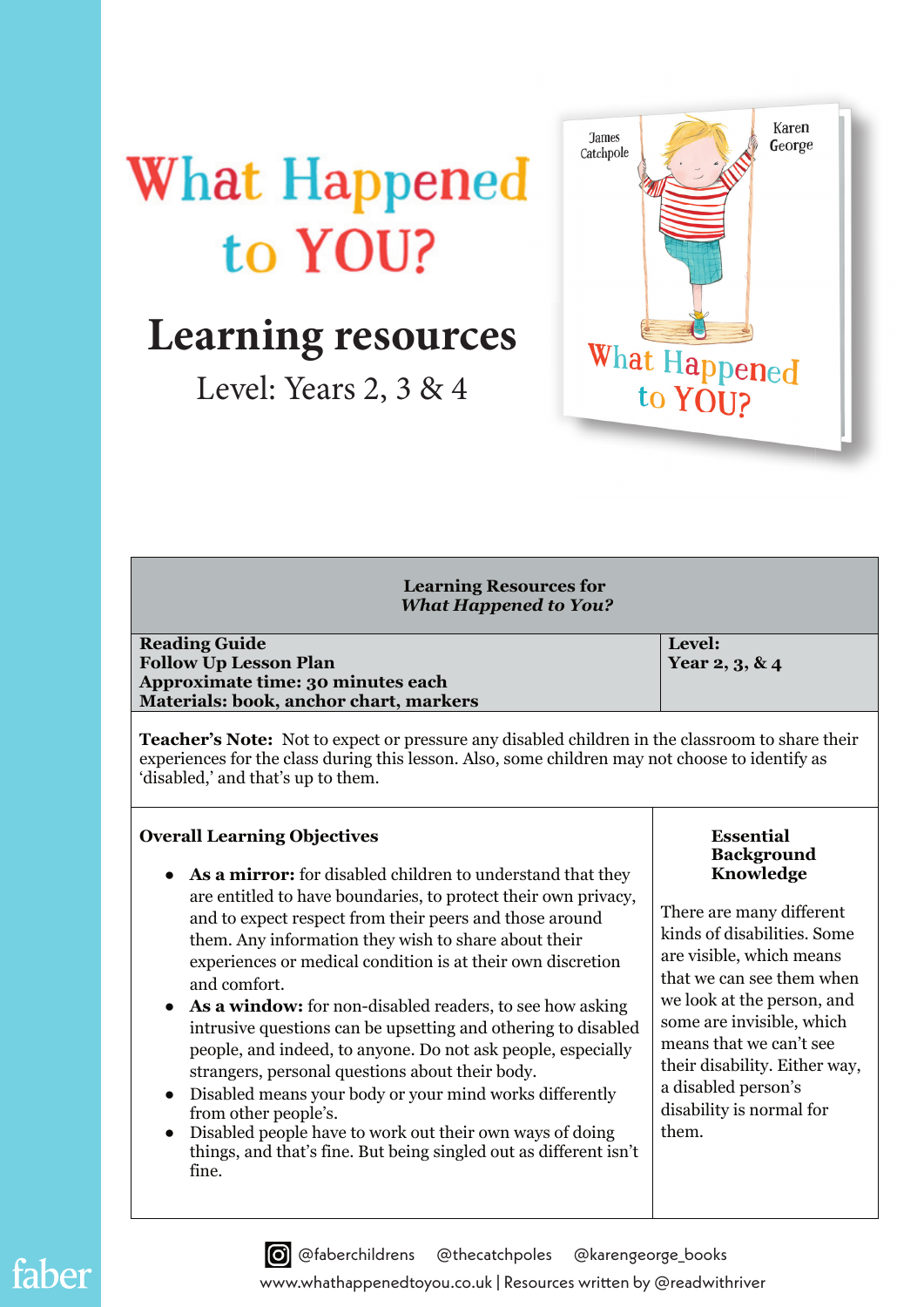|                          | Specific learning points that may naturally arise during<br>reading and follow up lesson:                                                                                                                                                                                                                                                                                                                                                                                                                                                                                                                                                                                                                      | <b>Further resources to</b><br>support this discussion:                                                                                                                                                                                                                 |  |
|--------------------------|----------------------------------------------------------------------------------------------------------------------------------------------------------------------------------------------------------------------------------------------------------------------------------------------------------------------------------------------------------------------------------------------------------------------------------------------------------------------------------------------------------------------------------------------------------------------------------------------------------------------------------------------------------------------------------------------------------------|-------------------------------------------------------------------------------------------------------------------------------------------------------------------------------------------------------------------------------------------------------------------------|--|
|                          | It is normal to have questions and be curious when you see<br>someone who looks different from you, but save those<br>questions for later and ask a trusted adult to help you learn<br>more about it.                                                                                                                                                                                                                                                                                                                                                                                                                                                                                                          | thecatchpoles.net<br>Article: 'How to Talk to<br>Your Child About Disability'                                                                                                                                                                                           |  |
| $\overline{\phantom{a}}$ | An example of not asking people we don't know personal<br>questions about their bodies: Can you think of a grown-up<br>man you know who has lost most of his hair? Imagine you<br>saw a bald man you didn't know, in the street. Would you go<br>up to him and ask: 'What happened to your hair?'<br>Your disabled friends may eventually wish to tell you about<br>their disability but it is up to them if, when, and how they tell<br>you, and once they do tell you, it is not your story to tell other<br>people.*<br>How to be an ally: Not asking 'what happened to you?' is a<br>good start, but we can also choose to step in when we see<br>other children surrounded in the playground, being asked | For more<br>recommended picture<br>books with disability<br>representation see<br><b>James and Lucy</b><br>Catchpole's selective<br>list:<br>https://thecatchpoles.net/2<br>020/08/10/disability-in-<br>kids-books-a-list-by-two-<br>disabled-people-in-<br>publishing/ |  |
|                          | intrusive questions about their disability.<br>- Take action by asking them if they are okay, and telling the<br>other kids what they're doing is rude.<br>- Standing in the mob and listening while other kids ask<br>questions is not okay.                                                                                                                                                                                                                                                                                                                                                                                                                                                                  |                                                                                                                                                                                                                                                                         |  |
|                          | *When is it okay to tell someone something a friend told you in<br>confidence? For instance, if your friend is being hurt by someone or<br>in danger, you should tell an adult you trust like a teacher. But you<br>don't go around telling everyone in the class. It's the same with all<br>personal confidences, including those around a friend's disability.                                                                                                                                                                                                                                                                                                                                               |                                                                                                                                                                                                                                                                         |  |
|                          | Success criteria can look like                                                                                                                                                                                                                                                                                                                                                                                                                                                                                                                                                                                                                                                                                 | <b>Accommodations &amp;</b><br><b>Modifications</b>                                                                                                                                                                                                                     |  |
|                          | Students participating and sharing respectfully in discussion.                                                                                                                                                                                                                                                                                                                                                                                                                                                                                                                                                                                                                                                 | Students with vision<br>$\bullet$<br>or hearing                                                                                                                                                                                                                         |  |
|                          | Students asking relevant questions.                                                                                                                                                                                                                                                                                                                                                                                                                                                                                                                                                                                                                                                                            | impairment should<br>be given a spot closer                                                                                                                                                                                                                             |  |
|                          | Students coming back to look at the book later.                                                                                                                                                                                                                                                                                                                                                                                                                                                                                                                                                                                                                                                                | to the book.<br>Students who require<br>$\bullet$<br>a stimming aid<br>should have access.<br>Students should be<br>given the<br>opportunity to look<br>at the book<br>independently later.                                                                             |  |

# faber

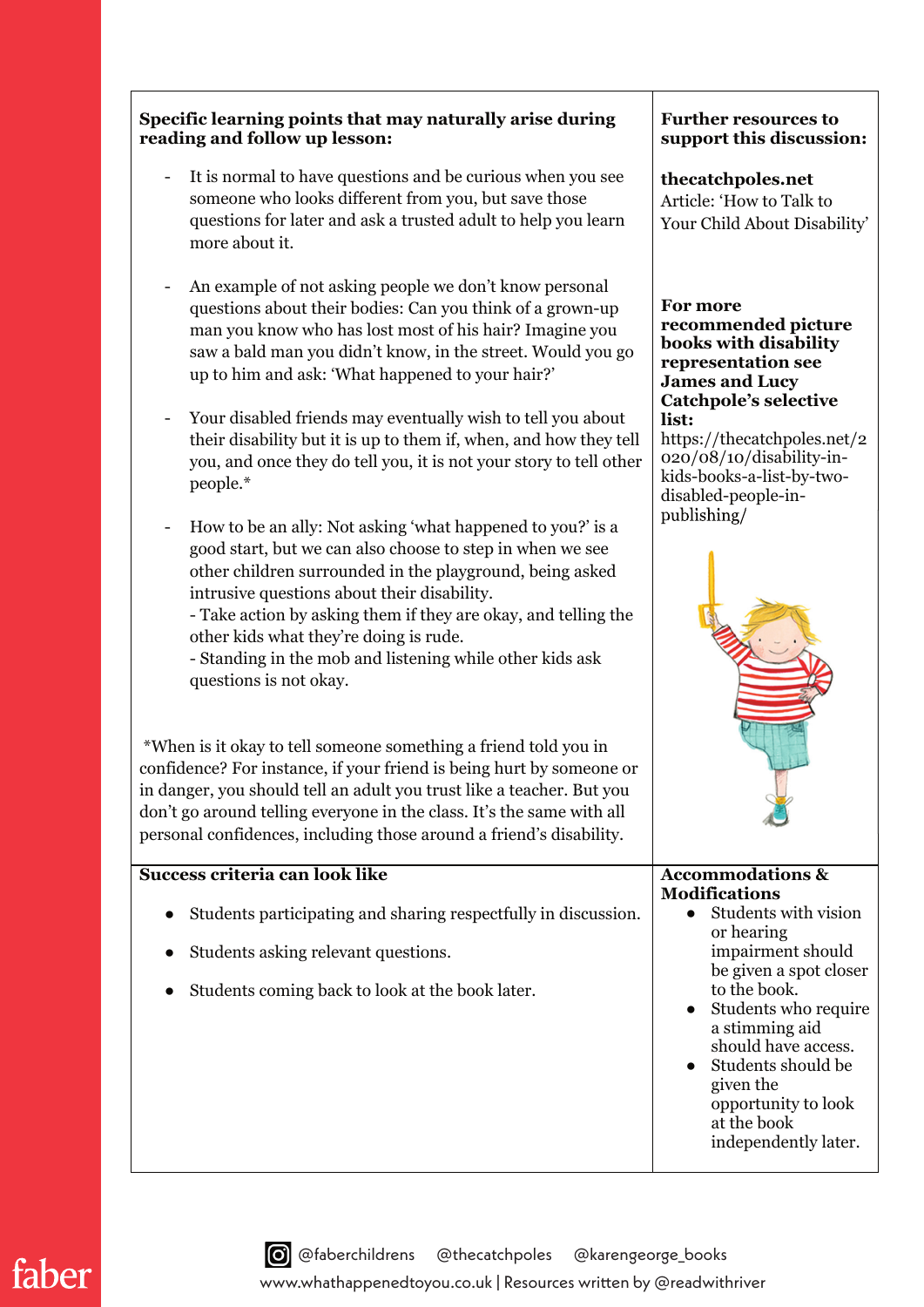

| <b>Reading</b><br>Guide | <b>What Happened to You?</b><br><b>James Catchpole &amp; Karen George</b>                                                                                                                                                                                                                                                                                                                                                                                                      | <b>Accommodations &amp;</b><br><b>Directions</b>                                                                                                                                                                                                         |
|-------------------------|--------------------------------------------------------------------------------------------------------------------------------------------------------------------------------------------------------------------------------------------------------------------------------------------------------------------------------------------------------------------------------------------------------------------------------------------------------------------------------|----------------------------------------------------------------------------------------------------------------------------------------------------------------------------------------------------------------------------------------------------------|
| $\mathbf{1}$            | <b>Minds on: Pre-Reading</b><br>Begin with a class brainstorm: 'What is a<br>disability and what do we do when we meet<br>someone who is disabled or looks different?'<br>Gauge how much background discussion you need<br>to support understanding of this reading.                                                                                                                                                                                                           | On anchor chart paper<br>brainstorm the meaning of<br>'Disability'                                                                                                                                                                                       |
| $\overline{2}$          | Read: What Happened to You?<br>Questions during reading:<br>'How do you think Joe feels?'                                                                                                                                                                                                                                                                                                                                                                                      | Point out facial cues and<br>discuss what emotions they<br>indicate.                                                                                                                                                                                     |
| 3                       | <b>Post-reading Questions</b><br>'What could these kids have done<br>differently?'<br>'What did the kids do that was right?'<br>'If you saw a bunch of kids asking a<br>disabled child questions like this, what<br>could you do?'<br>You could go in and tell them to leave the kid<br>alone and ask the kid if they want to play with you<br>or if they're okay.<br>'Why do you think we didn't find out why<br>Joe only has one leg?'<br>Because it's none of our business. | Depending on attention<br>span choose one or more of<br>these questions, or pause<br>for opportunity for kids to<br>move around before<br>continuing.<br>Their thoughts should be<br>recorded on the anchor<br>chart for follow up lesson<br>discussion. |

### faber

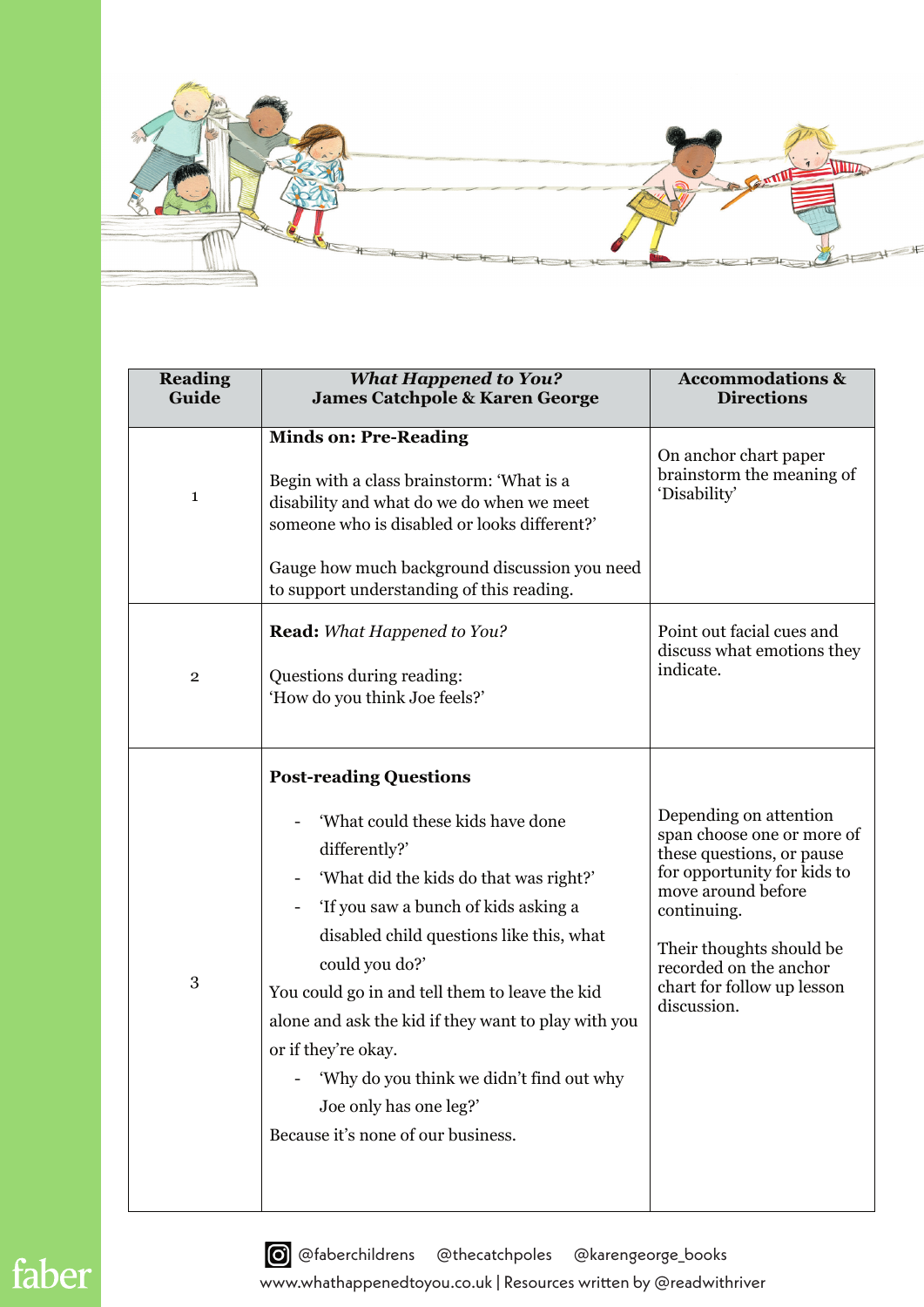

| <b>Follow Up Lesson Plan</b><br><b>What Happened to You?</b>                                                                                                                                                                                                                                                                                                                                                    |                                                                                                                                                                                                                                                                                                                                                                                                          |                            |                                                                                                                                                                                                                                                                     |  |  |  |
|-----------------------------------------------------------------------------------------------------------------------------------------------------------------------------------------------------------------------------------------------------------------------------------------------------------------------------------------------------------------------------------------------------------------|----------------------------------------------------------------------------------------------------------------------------------------------------------------------------------------------------------------------------------------------------------------------------------------------------------------------------------------------------------------------------------------------------------|----------------------------|---------------------------------------------------------------------------------------------------------------------------------------------------------------------------------------------------------------------------------------------------------------------|--|--|--|
| <b>Follow Up Lesson Plan: Making Connections Beyond the Text</b><br>Approximate time: forty-five minutes' instruction<br>Project Completion: Dependent on depth of exploration<br>Materials: Previously made brainstorm chart,<br>book, anchor paper, markers, computer access                                                                                                                                  |                                                                                                                                                                                                                                                                                                                                                                                                          | Level:<br>Year $2,3, 8, 4$ |                                                                                                                                                                                                                                                                     |  |  |  |
| 'disabled,' and that's up to them.                                                                                                                                                                                                                                                                                                                                                                              | <b>Teacher's Note:</b> Not to expect or pressure any disabled children in the classroom to share their<br>experiences for the class during this lesson. Also, some children may not choose to identify as                                                                                                                                                                                                |                            |                                                                                                                                                                                                                                                                     |  |  |  |
| <b>Success Criteria</b><br>Students are able to make one or more relevant connections between the text and their lives<br>or other texts.<br>Students express their feelings on this issue and reflect on what it means in a coherent<br>manner.<br>Students participate in problem solving as a class.<br>Students demonstrate ability to search for further information using the tools at their<br>disposal. |                                                                                                                                                                                                                                                                                                                                                                                                          |                            |                                                                                                                                                                                                                                                                     |  |  |  |
| <b>Lesson Plan</b><br>$\boldsymbol{\&}$<br><b>Activities</b>                                                                                                                                                                                                                                                                                                                                                    | <b>What Happened to You?</b><br><b>James Catchpole &amp; Karen George</b>                                                                                                                                                                                                                                                                                                                                |                            | <b>Accommodations &amp;</b><br><b>Directions</b>                                                                                                                                                                                                                    |  |  |  |
| 1                                                                                                                                                                                                                                                                                                                                                                                                               | <b>Reading What Happened to You?</b><br>This is a follow-up class reading. Take the<br>opportunity to reflect with students and remind<br>them of the concepts discussed previously.<br>Pull out the anchor chart you made together<br>during the first reading to guide discussion.<br>Give students the option of the following three<br>assignments, the third assignment might take<br>several days. |                            | Students with vision<br>or hearing<br>impairment should<br>be given a spot closer<br>to the book.<br>Students who require<br>a stimming aid<br>should have access.<br>Students should be<br>given the<br>opportunity to look<br>at the book<br>independently later. |  |  |  |

## faber